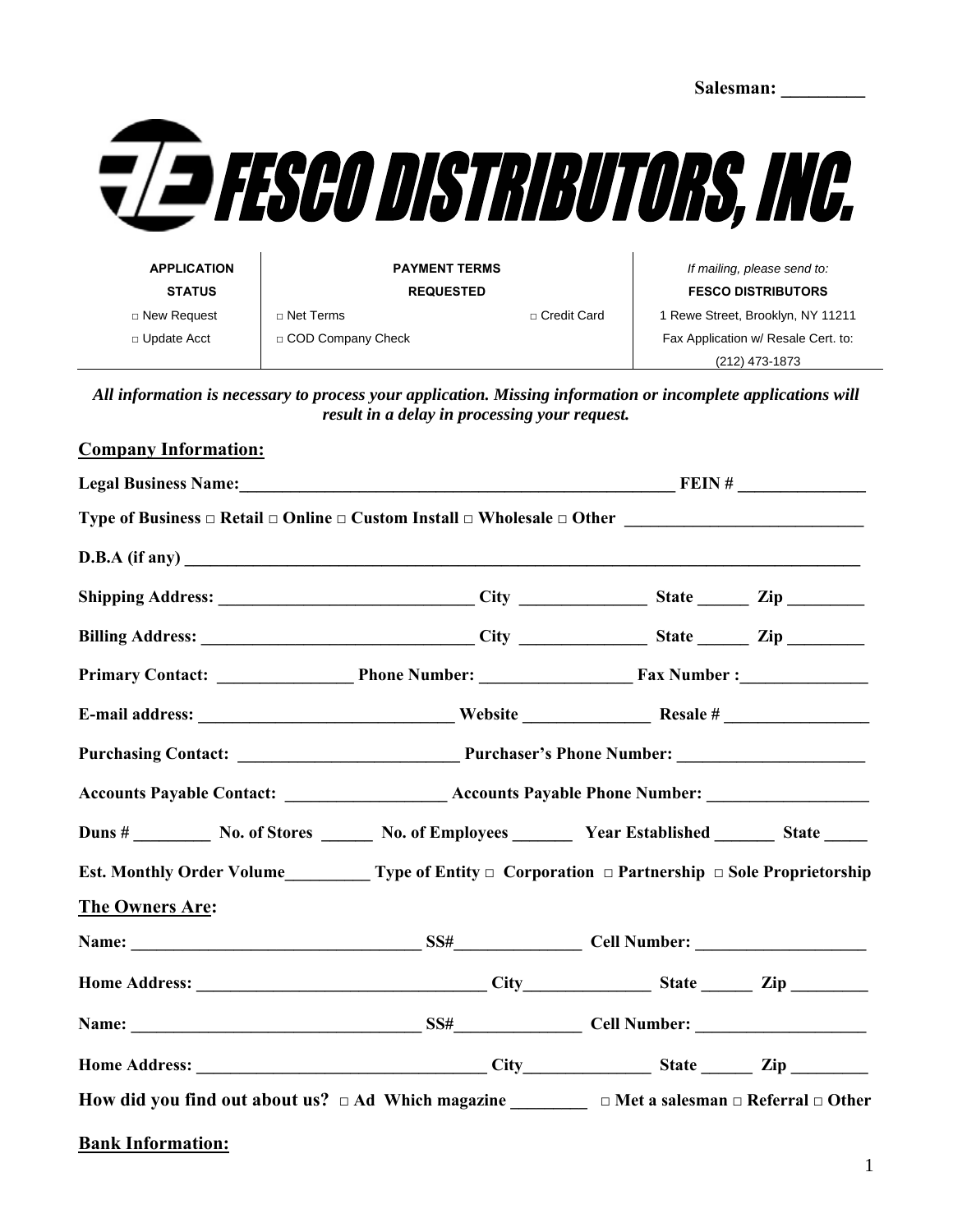|                                                                                                            | Company name                                                                                                                                                                                                                                                                                                                                                      |  |
|------------------------------------------------------------------------------------------------------------|-------------------------------------------------------------------------------------------------------------------------------------------------------------------------------------------------------------------------------------------------------------------------------------------------------------------------------------------------------------------|--|
|                                                                                                            |                                                                                                                                                                                                                                                                                                                                                                   |  |
| City State Zip                                                                                             | City State Zip                                                                                                                                                                                                                                                                                                                                                    |  |
| <b>Phone</b> $\#$ ( )                                                                                      | Phone $\#$ ( )                                                                                                                                                                                                                                                                                                                                                    |  |
|                                                                                                            | $\text{Fax} \# \text{ }$                                                                                                                                                                                                                                                                                                                                          |  |
|                                                                                                            |                                                                                                                                                                                                                                                                                                                                                                   |  |
|                                                                                                            | Company name                                                                                                                                                                                                                                                                                                                                                      |  |
|                                                                                                            |                                                                                                                                                                                                                                                                                                                                                                   |  |
|                                                                                                            |                                                                                                                                                                                                                                                                                                                                                                   |  |
| Phone $\#$ ( )                                                                                             | Phone $\#$ ( )                                                                                                                                                                                                                                                                                                                                                    |  |
| $\text{Fax } \# \left( \begin{array}{c} \begin{array}{c} \hline \end{array} \\ \hline \end{array} \right)$ | $\text{Fax } \# \text{ } (\hspace{2em} )$                                                                                                                                                                                                                                                                                                                         |  |
|                                                                                                            |                                                                                                                                                                                                                                                                                                                                                                   |  |
| merchandise received from Fesco Distributors, Inc.                                                         | Under penalties of perjury, I swear or affirm that the information on this form is true and correct as to every material<br>matter. I do hereby any of the above mentioned banks to give a full credit report to Fesco Distributors, Inc., for the<br>purpose of extending credit. I accept personal responsibility for the payment of invoices to my company for |  |
| Owner's authorized signature                                                                               | <b>Print Name</b><br>Date                                                                                                                                                                                                                                                                                                                                         |  |
| Owner's authorized signature                                                                               | <b>Print Name</b><br><b>Date</b>                                                                                                                                                                                                                                                                                                                                  |  |

**Bank name: \_\_\_\_\_\_\_\_\_\_\_\_\_\_\_\_\_\_\_\_\_\_\_\_\_\_\_\_ Routing #\_\_\_\_\_\_\_\_\_\_\_\_\_\_\_ Account #\_\_\_\_\_\_\_\_\_\_\_\_\_\_\_\_\_\_\_** 

**Address: \_\_\_\_\_\_\_\_\_\_\_\_\_\_\_\_\_\_\_\_\_\_\_\_\_\_\_\_\_\_ City \_\_\_\_\_\_\_\_\_\_\_\_\_\_\_ State \_\_\_\_\_\_\_\_\_\_\_\_Zip \_\_\_\_\_\_\_\_\_\_\_\_\_** 

**Contact name: \_\_\_\_\_\_\_\_\_\_\_\_\_\_\_\_\_\_\_\_\_\_\_\_\_\_\_\_\_\_ Phone #\_\_\_\_\_\_\_\_\_\_\_\_\_\_\_ Fax # \_\_\_\_\_\_\_\_\_\_\_\_\_\_\_\_\_\_\_\_** 

**Trade References: Note - Failure to provide a minimum of four references will result in a processing delay\*Please provide credible** 

**references. Credit Card, Add'l Bank References and Personal References are NOT accepted.**

**All of the above information must be completed before submitting the application. Resale certificate must be attached to application in order to be processed. If you have any questions regarding this application, please call (888) 88- FESCO or (212) 260-0666.**